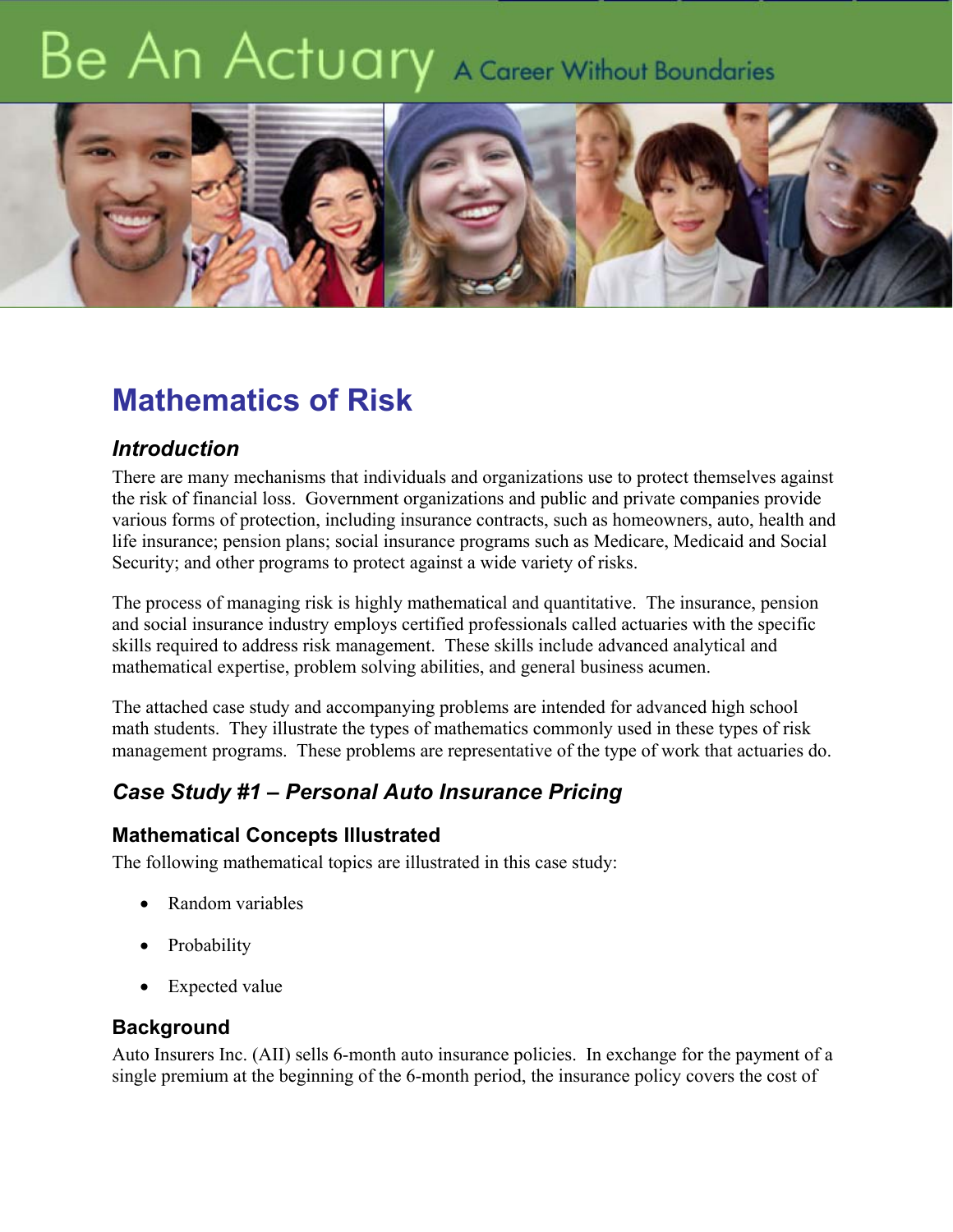repairing any damage to the insured vehicle during that period. For ease in performing the calculations, we will make some simplifying assumptions:

- 1. We assume that damage is incurred in \$5,000 increments, up to \$20,000 (for a totaled vehicle).
- 2. We assume that all policyholders buy their policy on the same day.
- 3. We assume that all policyholders are charged the same premium.

The company's pricing actuary needs to determine how much to charge each person (called the insured) for the policy. The amount charged is called the premium. To determine this, the actuary needs to make some sort of prediction about how much will be paid out in claims against the policy during the 6-month period. Different companies may use different formulas to make this determination. The pricing actuary decides to use the following formula:

Premium = expected claims amount for each driver

= expected number of accidents \* expected amount paid on each accident.

In the insurance industry, the expected number of accidents is known as the frequency, while the amount incurred for each accident is called the severity. Thus, our formula can be expressed as:

Expected claims amount = expected frequency \* expected severity.

#### **Probability and Expected Value**

Frequency and severity are each random variables. Random variables are variables that can take on random values, based on an underlying probability distribution. A probability distribution describes the probability associated with each potential value of a random variable. We can use a die as an example of a random variable. A die has 6 sides. A normal die will land showing any one of the 6 sides, each with equal probability of 1/6. Thus, on any roll, there is a 1/6 chance that a 1 will appear, a 1/6 chance that a 2 will appear, etc. The notation that we use to denote the probability that a 1 will appear is  $Pr(X = 1) = 1/6$ , read as, "The probability that the random variable X will take on a value of 1 is equal to 1/6." The probability distribution for a die would look like:

| <b>Side Showing</b> | Probability |
|---------------------|-------------|
|                     | 1/6         |
|                     | 1/6         |
|                     | 1/6         |
|                     | 1/6         |
|                     | 1/6         |
|                     | 1/6         |

Note that the probabilities in the right-hand column sum to 100%. One rule of probability distribution is that the probabilities must sum to 100% over all potential outcomes.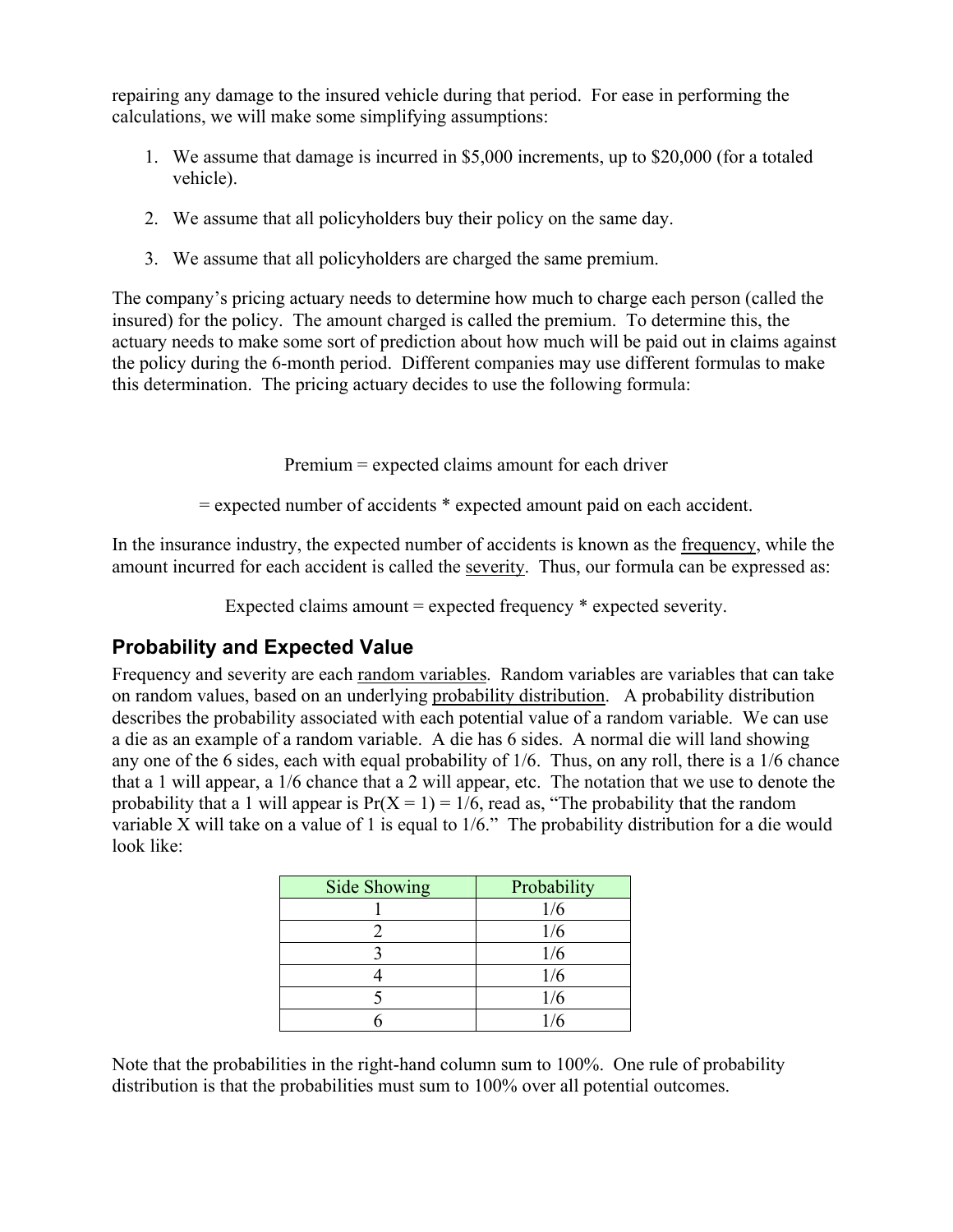Probability distributions can be used to provide several different types of information. For example, the probability of a random variable Y taking on value A *or* value B is the sum of the two probabilities,  $Pr(Y = A) + Pr(Y = B)$ . The probability that a random variable Y takes on value A on one outcome and B on the next is  $Pr(Y = A) * Pr(Y = B)$ . The probability that a random variable Y takes on a value other than A is  $1 - Pr(Y = A)$ . As noted above, 1 (or 100%) is the total of all probabilities over the entire set of outcomes, so this is equivalent to taking the entire set of outcomes and subtracting the probability of the one event we want to exclude.

#### **Check your understanding:**

What is the probability of rolling a 1 or a 2?  $Pr(Die = 1) + Pr(Die = 2) = 1/6 + 1/6 = 2/6.$ 

What is the probability of rolling a 1 followed by a 2 on the next roll?  $1/6 * 1/6 = 1/36$ .  $Pr(Die = 1) * Pr(Die = 2) = 1/6 * 1/6 = 1/36.$ 

What is the probability of rolling anything other than a 1 or a 2?  $1 - Pr(Die = 1) - Pr(Die = 2) = 1 - \frac{1}{6} - \frac{1}{6} = \frac{4}{6}$ .

If we know the probability of each value occurring, then we can calculate the expected value of the die. The expected value of random variable X is denoted  $E(X)$  and is calculated as:

 $E(X) = \Sigma Pr(X) * X$ 

Thus, it is the sum of each value multiplied by the probability of that value occurring. Note that the expected value does not have to be equal to any of the possible outcomes of the event.

#### **Check your understanding:**

What is the expected value of the die?  $E(X) = 1/6 * 1 + 1/6 * 2 + 1/6 * 3 + 1/6 * 4 + 1/6 * 5 + 1/6 * 6 = 3.5.$ Note that 3.5 is not a possible outcome of rolling the die.

#### **Real-World Application**

As shown above, to calculate the premium each insured must pay, the pricing actuary needs to calculate the expected number of claims each driver will have over the 6 month period and the expected amount of each of those claims. Using the mathematical notation introduced above, we can restate the pricing formula as:

```
Premium = E(\text{# of claims}) * E(\text{amount of claim})
```
Now let's assume that the pricing actuary has the following distribution for the number of claims for a driver in the 6-month period covered by the policy, also known as the frequency: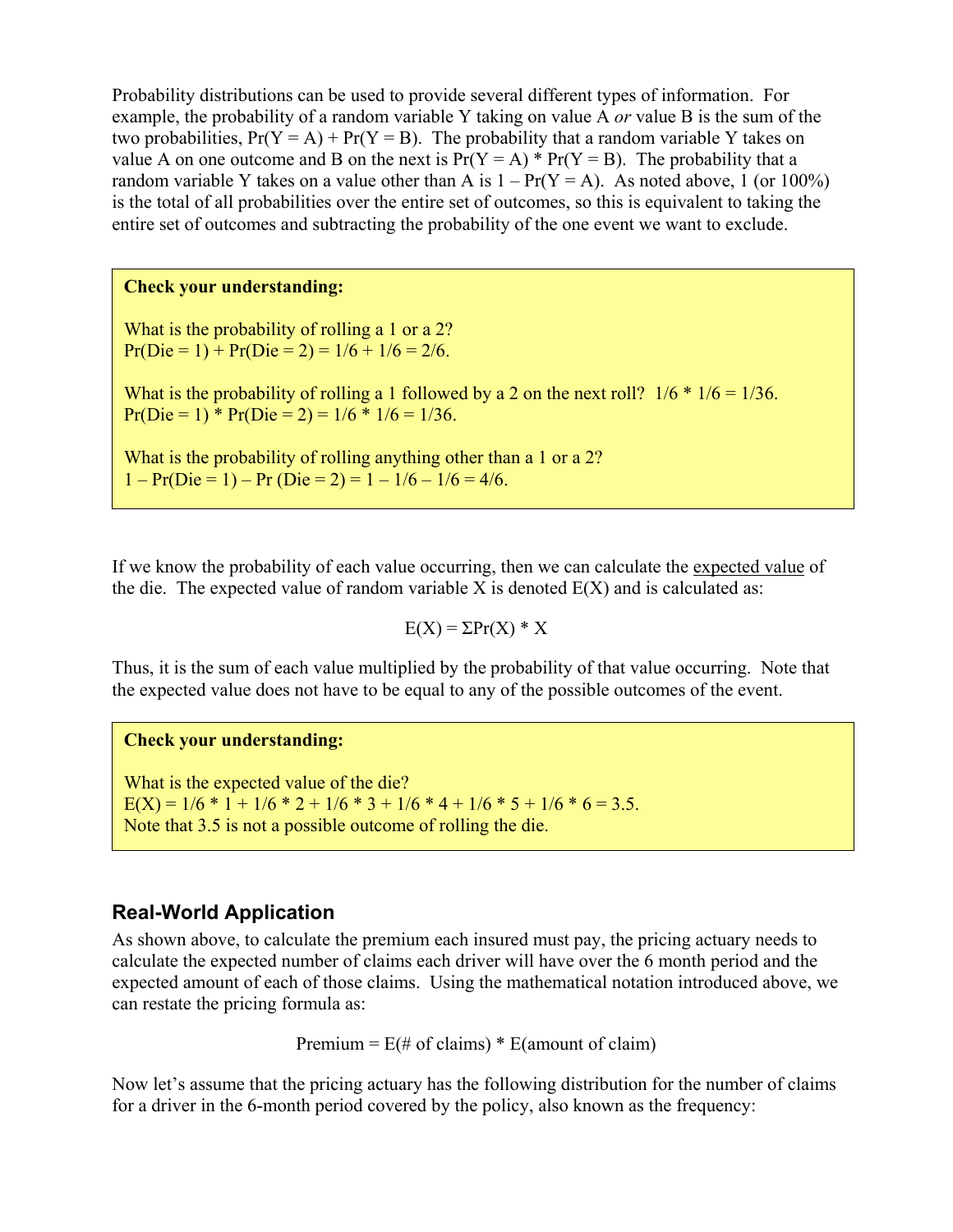| Number of Claims | Probability |
|------------------|-------------|
|                  | 50%         |
|                  | 25%         |
|                  | 15%         |
|                  | 10%         |

In this situation, based on the given probability distribution, the probability that someone has more than 3 accidents in the 6-month period is 0%. With this distribution, the expected value of the number of claims can be calculated as:

 $E(\text{\# of claims}) = Pr(\text{\# of claims} = 0) * 0 + Pr(\text{\# of claims} = 1) * 1 + Pr(\text{\# of claims} = 1)$  $= 2$ ) \* 2 + Pr(# of claims = 3) \* 3 = 50% \* 0 + 25% \* 1 + 15% \* 2 + 10% \* 3 = 0.85.

Next, assume the pricing actuary has the following distribution for the severity, or the cost for each claim:

| Cost of Claim | Probability |
|---------------|-------------|
| \$5,000       | $10\%$      |
| \$10,000      | 40%         |
| \$15,000      | 45%         |
| \$20,000      | $5\%$       |

As you can see from this probability distribution, it is much more likely for the claim to cost \$10,000 or \$15,000 than either the low amount (\$5,000) or the high amount (\$20,000). We can calculate the expected value of this random variable as:

E(amount of claim) = Pr(amount of claim =  $$5,000$ ) \*  $$5,000$  + Pr(amount of claim =  $$10,000$  \*  $$10,000 + Pr(amount of claim = $15,000)$  \*  $$15,000 +$ Pr(amount of claim =  $$20,000$ ) \*  $$20,000 = 10\%$  \*  $$5,000 + 40\%$  \*  $$10,000 +$  $45\% * \$15,000 + 5\% * \$20,000 = \$12,250$ .

Note that the expected value is expressed in the same format (in dollars) as the various outcomes of the random variable.

Now, we can calculate the premium using our original formula as:

Premium =  $E(\text{# of claims}) * E(\text{amount of claim})$ 

 $= 0.85 * $12,250 = $10,412.50$ .

#### **Additional Problems**

1. In the next year, the pricing actuary does another study and finds that the probabilities of the number of accidents and the amount per accident are as follows:

| Number of Claims | Probability |
|------------------|-------------|
|                  | $40\%$      |
|                  | 35%         |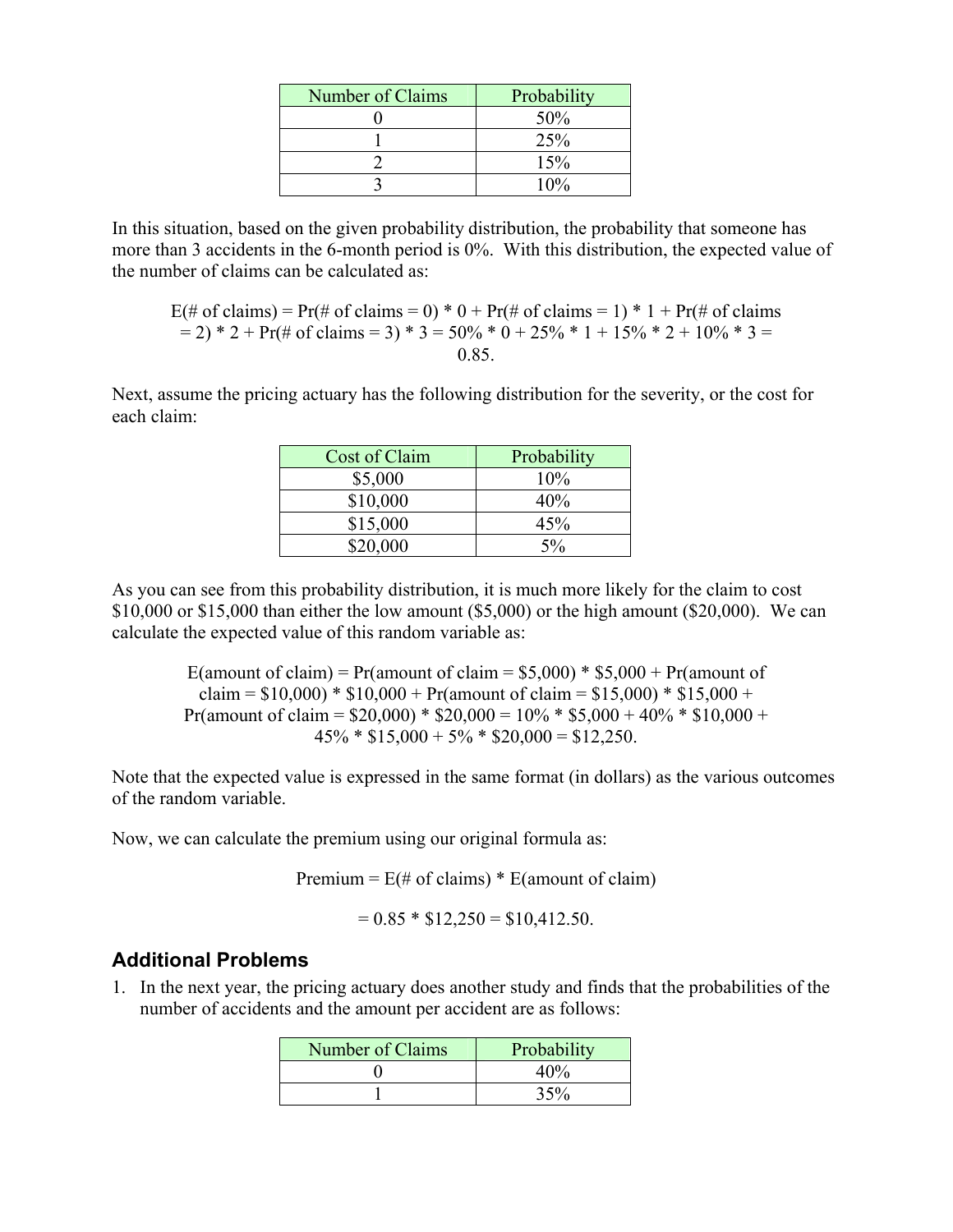| 10% |
|-----|
| 10% |
| 5%  |

| Cost of Claim | Probability |
|---------------|-------------|
| \$5,000       | 20%         |
| \$10,000      | 50%         |
| \$15,000      | 20%         |
| \$20,000      | 10%         |

Recalculate the premium the company should charge using the formula provided in the text above.

2. Note that the expected value is only an expectation, and that actual results may differ from the expected value. Say that the company sells two policies, charging the premium found in question 1 for each. Assume that the two drivers have a total of 3 accidents, with the amount of claims shown below for each accident.

| Accident | Amount   |
|----------|----------|
|          | \$5,000  |
| # 7      | \$15,000 |
|          | \$10,000 |

The company's profit or loss is equal to the amount of premium they take in minus the claims they pay out. What profit or loss does the company make on these two drivers?

- 3. The company would like to build a level of conservatism into their premium formula. They want to charge a premium such that 90% of the premium will cover the expected claims, while the other 10% will kept by the company as profit if actual results turn out as expected. What premium should the company charge each driver?
- 4. Upon further review of accident statistics and individual driver's records, the company determines that its insured drivers can be divided into two categories, simply identified as "good drivers" and "bad drivers." The distribution of accidents for the good drivers is:

| <b>Number of Claims</b> | Probability |
|-------------------------|-------------|
|                         | 70%         |
|                         | 20%         |
|                         | 10%         |

These drivers also experience a lower dollar amount per claim. The distribution of claims for these drivers is:

| Cost of Claim | Probability |
|---------------|-------------|
| \$5,000       | 80%         |
| \$10,000      | 15%         |
| \$20,000      | $5\%$       |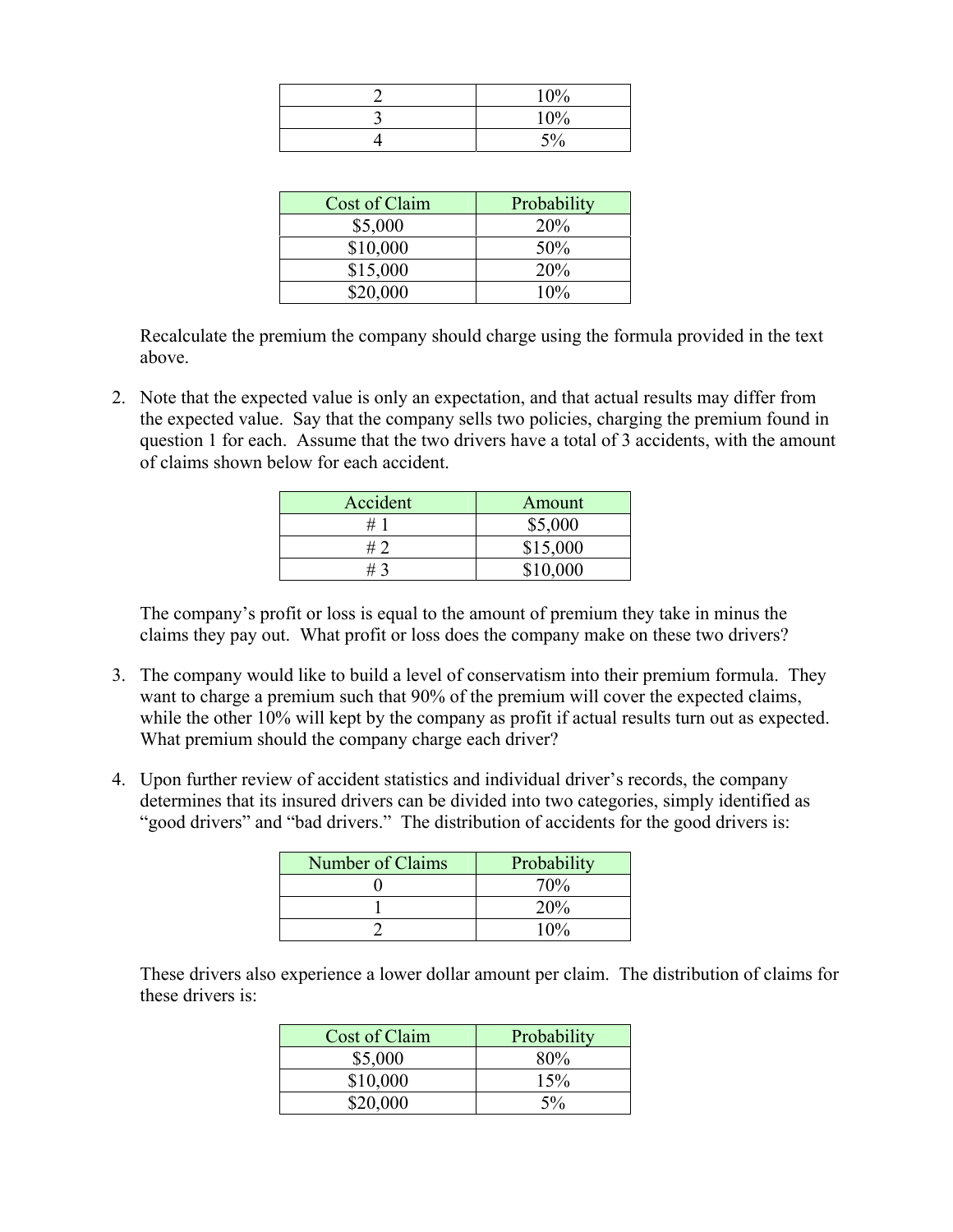The bad drivers have the same accident and claim distribution as in problem #1 above. Ignore the profit component introduced in #3 above. If the company wants to charge each good driver a premium equal to his or her expected claims, excluding any additional amount for profit, what amount should the company charge a good driver? If 40% of the company's insured drivers are classified as good drivers and the other 60% are classified as bad drivers, what premium amount should the company charge if it wishes to charge all drivers, both good and bad, the same amount, excluding any additional amount for profit?

5. Similar to auto insurance, home owners insurance also has the same possibility of multiple claims on a single premium with varying amounts. With home owners insurance, the dollar amount of a claim can be much higher than on an auto insurance policy. For simplicity and a die and spinner can be used to represent the frequency and severity of home owners insurance claims; the number rolled on the die represents the number of claims and the spinner represents the claim amount.

| Die   | Probability |
|-------|-------------|
| #1    | 1/6         |
| #2    | 1/6         |
| # $3$ | 1/6         |
| #4    | 1/6         |
| # $5$ | 1/6         |
| #6    | 1/6         |

| Spinner   | Probability |
|-----------|-------------|
| \$0       | .40         |
| \$500     | .35         |
| \$1,500   | .15         |
| \$5,000   | .05         |
| \$10,000  | .045        |
| \$300,000 | .005        |

What is the premium amount needed to cover the expected claims amount?